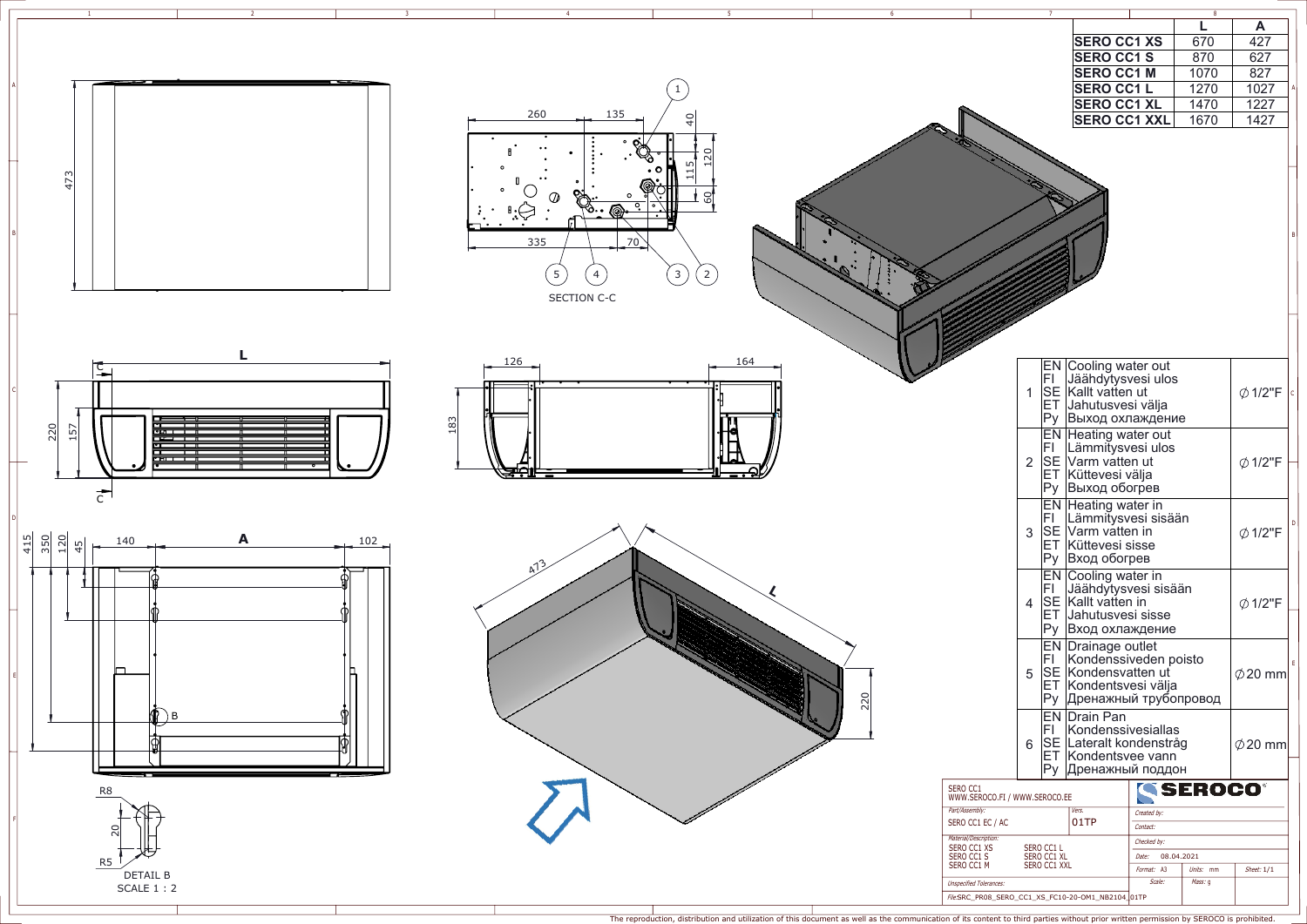





R5\_\_\_⁄DETAIL A SCALE 1 : 2

--

140 **<sup>A</sup>**102 A

 $\frac{45}{35}$   $\frac{5}{25}$   $\frac{4}{35}$ 

 $\bf{L}$ 

B<br>D<br>D<br>F<br>F

20

R8







|                                                                  |                | 7                                         |                                                                                                                         |                                    | $\overline{8}$          |              |   |
|------------------------------------------------------------------|----------------|-------------------------------------------|-------------------------------------------------------------------------------------------------------------------------|------------------------------------|-------------------------|--------------|---|
|                                                                  |                |                                           |                                                                                                                         |                                    | L                       | A            |   |
|                                                                  |                |                                           | <b>SERO CC2 XS</b>                                                                                                      |                                    | 670                     | 427          |   |
|                                                                  |                |                                           |                                                                                                                         |                                    |                         |              |   |
|                                                                  |                |                                           | <b>SERO CC2 S</b>                                                                                                       |                                    | 870                     | 627          |   |
|                                                                  |                |                                           | <b>SERO CC2 M</b>                                                                                                       |                                    | 1070                    | 827          |   |
|                                                                  |                |                                           | <b>SERO CC2 L</b>                                                                                                       |                                    | 1270                    | 1027         | A |
|                                                                  |                |                                           | <b>SERO CC2 XL</b>                                                                                                      |                                    | 1470                    | 1227         |   |
|                                                                  |                |                                           | <b>SERO CC2 XXL</b>                                                                                                     |                                    | 1670                    | 1427         |   |
|                                                                  |                |                                           |                                                                                                                         |                                    |                         |              | B |
|                                                                  |                |                                           |                                                                                                                         |                                    |                         |              |   |
|                                                                  | $\mathbf{1}$   |                                           | EN Cooling water out<br>FI Jäähdytysvesi ulos<br>SE Kallt vatten ut<br>ET Jahutusvesi välja<br>Ру Выход охлаждение      | <b>Ø1/2"F</b>                      | lc                      |              |   |
|                                                                  | $\overline{2}$ | FI.<br>Py                                 | <b>EN Heating water out</b><br>Lämmitysvesi ulos<br>SE Varm vatten ut<br>ET Küttevesi välja<br>Выход обогрев            | <b>Ø1/2"F</b>                      |                         |              |   |
|                                                                  | 3              |                                           | <b>EN Heating water in</b><br>FI Lämmitysvesi sisään<br>SE Varm vatten in<br>ET Küttevesi sisse<br>Ру Вход обогрев      | $\emptyset$ 1/2"F                  | D                       |              |   |
|                                                                  | 4              |                                           | EN Cooling water in<br>FI Jäähdytysvesi sisään<br>SE Kallt vatten in<br>ET Jahutusvesi sisse<br>Ру Вход охлаждение      |                                    | $\emptyset$ 1/2"F       |              |   |
|                                                                  | 5              | FI.                                       | EN Drainage outlet<br>Kondenssiveden poisto<br>SE Kondensvatten ut<br>ET Kondentsvesi välja<br>Ру Дренажный трубопровод | $\emptyset$ 20 mm                  | E                       |              |   |
|                                                                  | 6              |                                           | <b>EN Drain Pan</b><br>FI Kondenssivesiallas<br>SE Lateralt kondenstråg<br>ET Kondentsvee vann<br>Ру Дренажный поддон   | $\oslash$ 20 mm                    |                         |              |   |
| SERO CC2<br>WWW.SEROCO.FI / WWW.SEROCO.EE                        |                |                                           |                                                                                                                         |                                    | <b>SEROCO</b> ®         |              |   |
| Part/Assembly:<br>SERO CC2 EC / AC                               |                |                                           | Vers.<br>01TP                                                                                                           | Created by:<br>Contact:            |                         |              |   |
| Material/Description:<br>SERO CC2 XS<br>SERO CC2 S<br>SERO CC2 M |                | SERO CC2 L<br>SERO CC2 XL<br>SERO CC2 XXL |                                                                                                                         | Checked by:<br>Date:<br>Format: A3 | 08.04.2021<br>Units: mm | Sheet: $1/1$ |   |
| <b>Unspecified Tolerances:</b>                                   |                |                                           | Scale:                                                                                                                  | Mass: g                            |                         |              |   |
| <i>File:</i> SRC_PR08_SERO_CC2_XS_FC10-20-OM3_NB2104_ 01TP       |                |                                           |                                                                                                                         |                                    |                         |              |   |

The reproduction, distribution and utilization of this document as well as the communication of its content to third parties without prior written permission by SEROCO is prohibited.

5

6

2

3

4

A

1

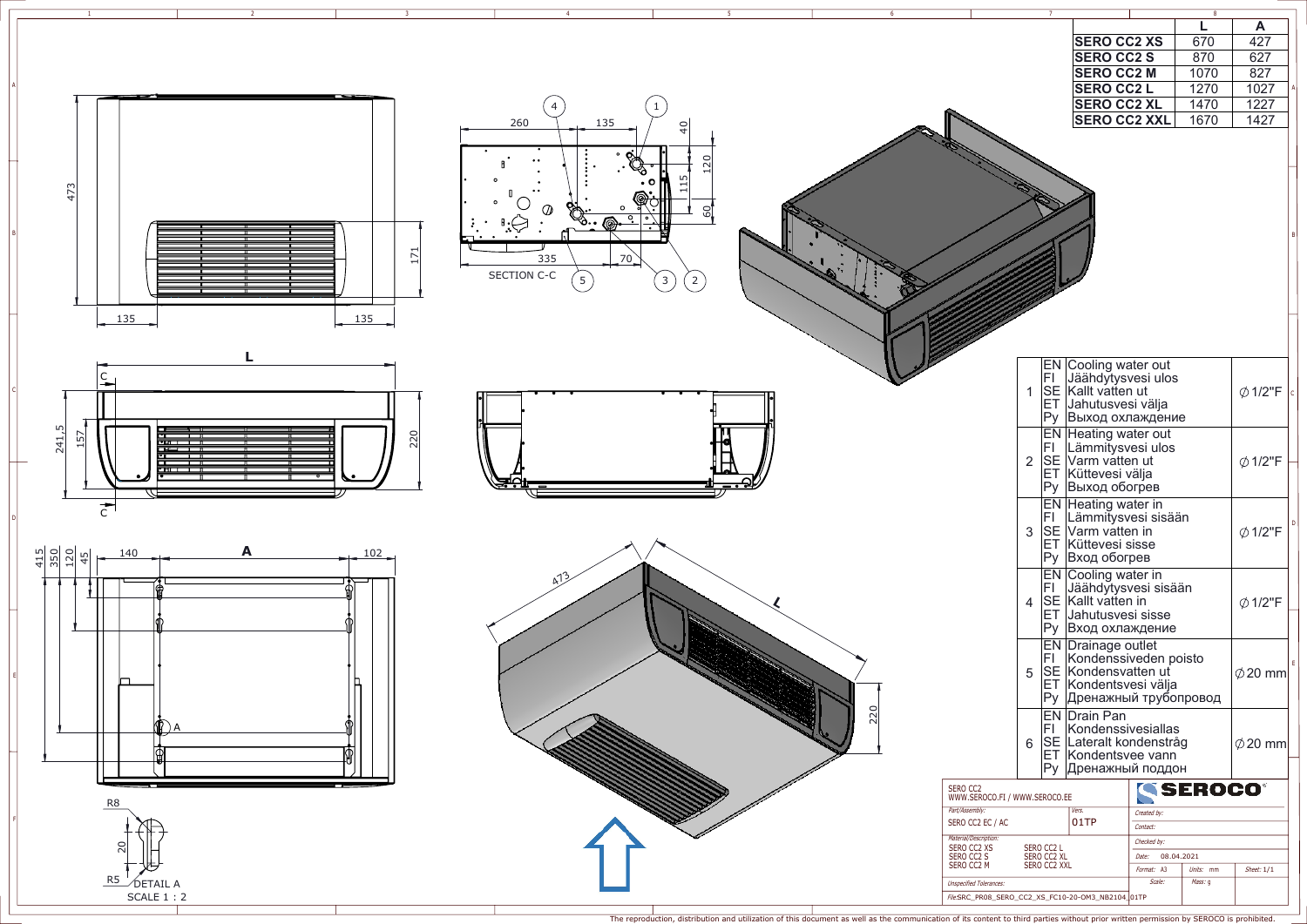

| 6                |                                                         |                | 7   |                                                                                                                                |                               |               | $\overline{\overline{\overline{8}}}$ |                   |             |
|------------------|---------------------------------------------------------|----------------|-----|--------------------------------------------------------------------------------------------------------------------------------|-------------------------------|---------------|--------------------------------------|-------------------|-------------|
|                  |                                                         |                |     |                                                                                                                                |                               |               | L                                    | A                 |             |
|                  |                                                         |                |     | <b>SERO FC1 XS</b>                                                                                                             |                               |               | 670                                  | 425               |             |
|                  |                                                         |                |     | <b>SERO FC1 S</b>                                                                                                              |                               |               | 870                                  | 625               |             |
|                  |                                                         |                |     | <b>SERO FC1 M</b>                                                                                                              |                               |               | 1070                                 | 825               |             |
|                  |                                                         |                |     | <b>SERO FC1L</b>                                                                                                               |                               |               | 1270                                 | 1025              | Α           |
|                  |                                                         |                |     | <b>SERO FC1 XL</b>                                                                                                             |                               |               | 1470                                 | 1225              |             |
|                  |                                                         |                |     |                                                                                                                                |                               |               |                                      |                   |             |
|                  |                                                         |                |     | <b>SERO FC1 XXL</b>                                                                                                            |                               |               | 1670                                 | 1425              |             |
|                  |                                                         |                |     |                                                                                                                                |                               |               |                                      |                   |             |
|                  |                                                         |                |     |                                                                                                                                |                               |               |                                      |                   |             |
|                  |                                                         |                |     |                                                                                                                                |                               |               |                                      |                   | B           |
| ╧╪╧╪╪╪╪╪╪╪╪<br>L |                                                         |                |     |                                                                                                                                |                               |               |                                      |                   | $\mathsf C$ |
|                  | 135                                                     |                |     |                                                                                                                                |                               |               |                                      |                   |             |
|                  |                                                         | 1              | FI. | EN Cooling water out<br>Jäähdytysvesi ulos<br>SE Kallt vatten ut<br>ET Jahutusvesi välja<br>Ру Выход охлаждение                |                               |               |                                      | $\emptyset$ 1/2"F | D           |
| 1                |                                                         | $\overline{2}$ | FI. | <b>EN Cooling water in</b><br>Jäähdytysvesi sisään<br>SE Kallt vatten in<br>ET Jahutusvesi sisse<br>Ру Вход охлаждение         |                               |               |                                      | $\emptyset$ 1/2"F |             |
| 2<br>3           |                                                         | 3              | FL. | <b>EN Drainage outlet</b><br>Kondenssiveden poisto<br>SE Kondensvatten ut<br>ET Kondentsvesi välja<br>Ру Дренажный трубопровод |                               |               |                                      | $\oslash$ 20 mm   | E           |
| 4                |                                                         | 4              | Py  | <b>EN Drain Pan</b><br>FI Kondenssivesiallas<br>SE Lateralt kondenstråg<br>ET Kondentsvee vann<br>Дренажный поддон             |                               |               |                                      | $\oslash$ 20 mm   |             |
|                  | <b>SERO FC1</b>                                         |                |     |                                                                                                                                |                               |               | <b>SEROCO</b>                        |                   |             |
|                  | WWW.SEROCO.FI / WWW.SEROCO.EE                           |                |     |                                                                                                                                |                               |               |                                      |                   |             |
|                  | Part/Assembly:<br>SERO FC1 EC / AC                      |                |     | Vers.<br>04TP                                                                                                                  |                               | Created by:TP |                                      |                   |             |
|                  |                                                         |                |     |                                                                                                                                | Contact: TT TP<br>Checked by: |               |                                      |                   |             |
|                  | Material/Description:<br>SERO FC1 L<br>SERO FC1 XS      |                |     |                                                                                                                                |                               |               |                                      |                   |             |
|                  | SERO FC1 S<br>SERO FC1 XL<br>SERO FC1 M<br>SERO FC1 XXL |                |     |                                                                                                                                | Date:                         | 02.08.2021    |                                      |                   |             |
|                  |                                                         |                |     |                                                                                                                                | Format: A3                    | Scale:        | Units: mm<br>Mass: g                 | Sheet: $1/1$      |             |
|                  | <b>Unspecified Tolerances: I</b>                        |                |     |                                                                                                                                |                               |               |                                      |                   |             |
|                  | File.SRC_PR08_SERO_FC1_XS_FC10-20-VM1_04TP              |                |     |                                                                                                                                |                               |               |                                      |                   |             |

5

2 3 4

A

1

The reproduction, distribution and utilization of this document as well as the communication of its content to third parties without prior written permission by SEROCO is prohibited.

B

C

D

E

F